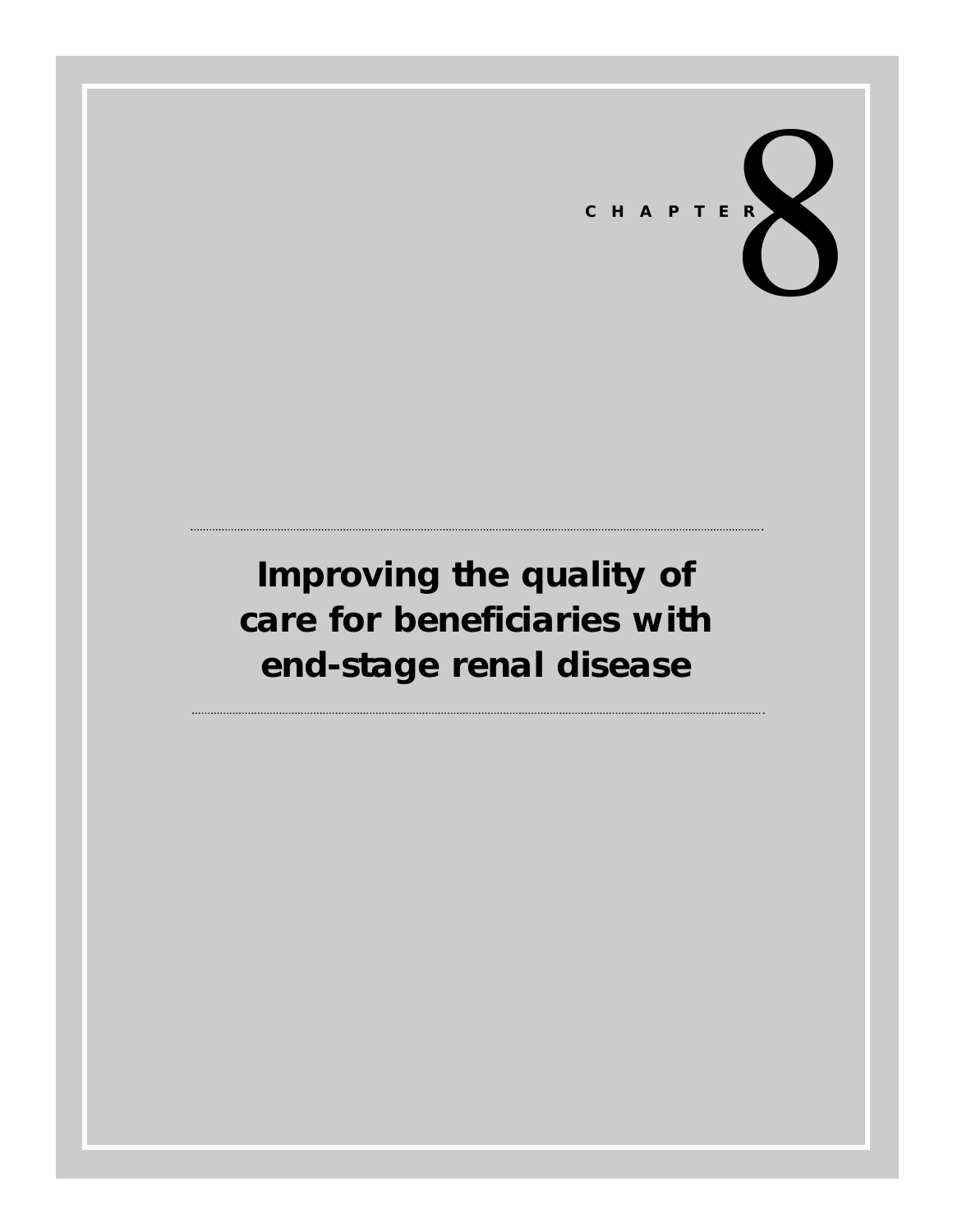# **RECOMMENDA TIONS**

8A The Secretary should determine clinical criteria for dialysis patients to receive increased frequency or duration of dialysis. The Secretary should then examine the feasibility of a multitiered composite rate that would allow different payments based on the frequency and duration of dialysis prescribed, as well as other factors related to adequacy of dialysis. . . . . . . . . . . . . . . . . . . . . . . . . . . . . . . . . . . . . . . . . . . . . . . . . . . . . . . . . . . . . . . . . . . . . . . . . . . . . . **8B** MedPAC reiterates the recommendation made in its March 1998 and March 1999 reports calling for an increase in the composite rate. . . . . . . . . . . . . . . . . . . . . . . . . . . . . . . . . . . . . . . . . . . . . . . . . . . . . . . . . . . . . . . . . . . . . . . . . . . . . . **8C** The Secretary should determine clinical criteria for ESRD patients to be eligible for oral, enteral, or parenteral nutritional supplements. Coverage for these supplements should then be provided to eligible ESRD patients as a renal benefit apart from the composite rate. . . . . . . . . . . . . . . . . . . . . . . . . . . . . . . . . . . . . . . . . . . . . . . . . . . . . . . . . . . . . . . . . . . . . . . . . . . . . . **8D** In fulfilling the requirements of the BBA regarding improving the quality of dialysis care, the Secretary should take into consideration the quality assessment and assurance efforts of

renal organizations.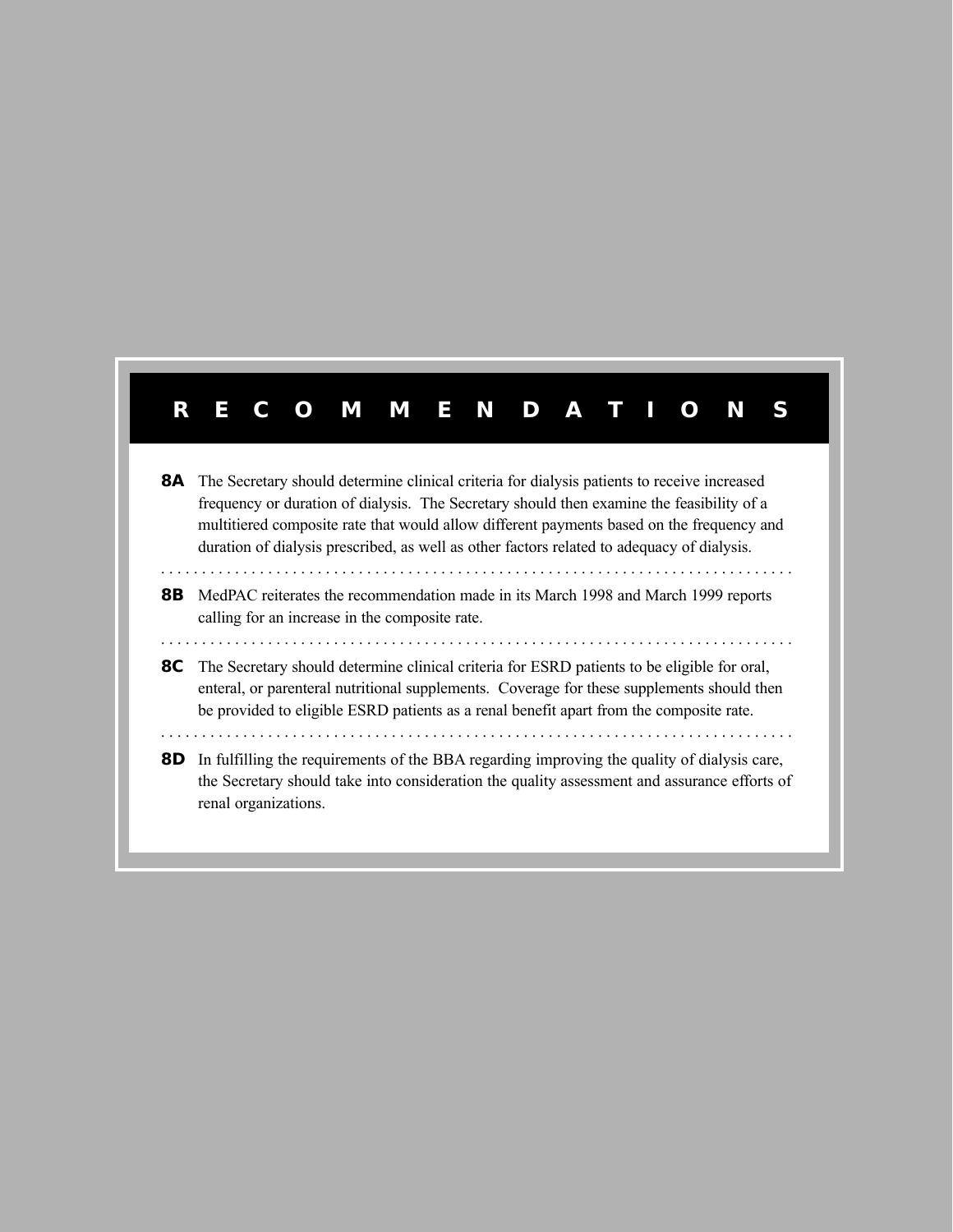

# **Improving the quality of care for beneficaries with end-stage renal disease**

edicare's payment for dialysis, which has not increased<br>since 1991, affects the quality of care for dialysis<br>patients. Payment policies for treating anemia and<br>malnutrition—complications of end-stage renal dis-<br>ease—also m since 1991, affects the quality of care for dialysis patients. Payment policies for treating anemia and malnutrition—complications of end-stage renal disease—also may affect the quality of care. The Medicare Payment Advisory Commission recommends that the Secretary of Health and Human Services improve the quality of dialysis care by modifying payments for dialysis, covering nutritional therapy for malnourished end-stage renal disease patients as a renal benefit, and considering the quality assessment and assurance efforts of renal organizations. Certain clinical outcomes and patient survival over the past five years have improved, but policy changes to permit higher doses of dialysis and appropriate clinical use of nutritional supplements could foster further improvement.

### **In this chapter**

- Patient population and treatment
- Quality of dialysis care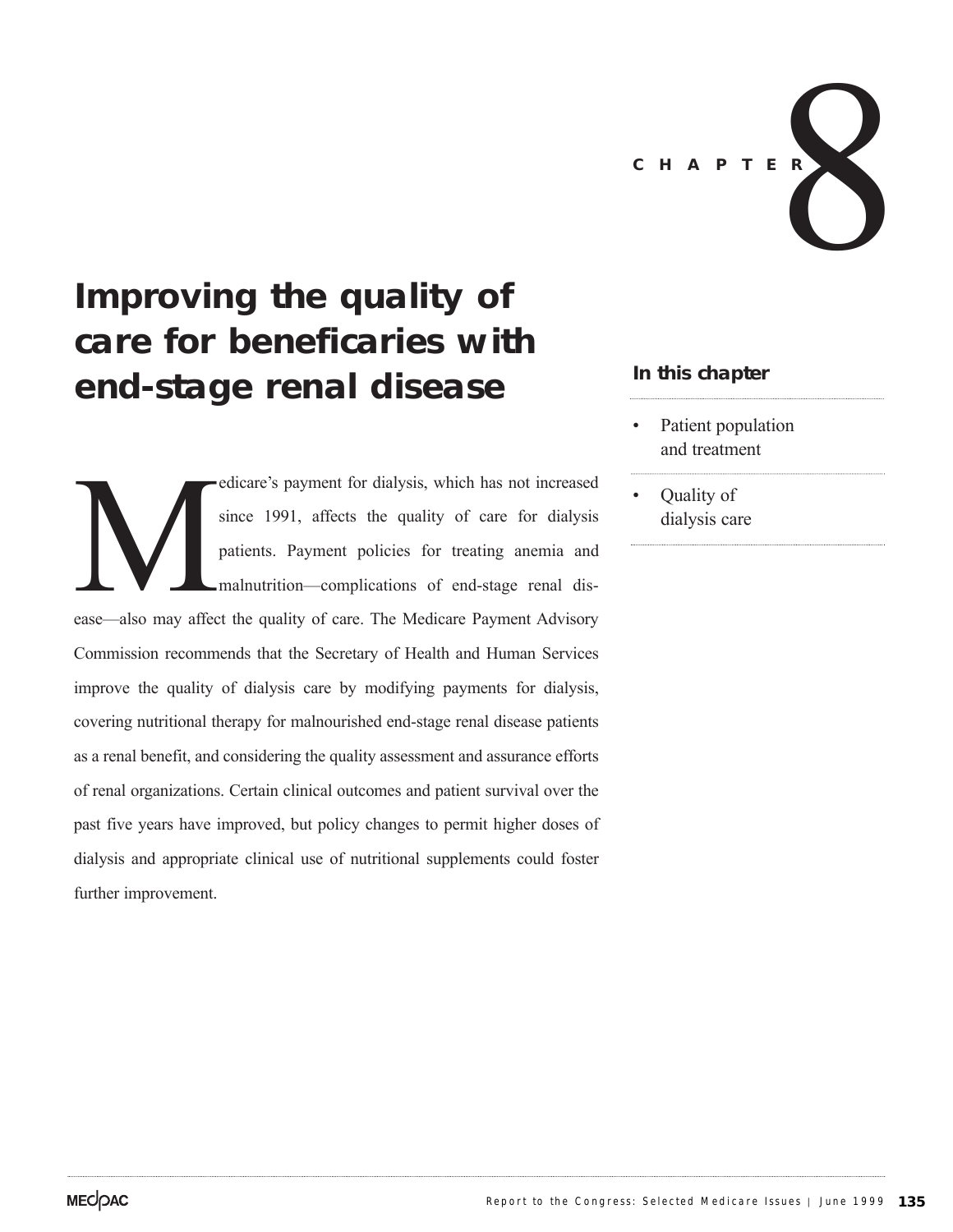The Medicare end-stage renal disease (ESRD) program, established in 1973, provides entitlement to Medicare benefits for persons who require dialysis or a kidney transplant to maintain life. Beneficiaries must be fully insured or entitled to monthly benefits under Social Security or Railroad Retirement programs or the spouse or dependent child of an eligible beneficiary. This entitlement is nearly universal, covering 93 percent of all dialysis patients in the United States.

Many renal organizations claim that Medicare's policies have affected the quality of care provided to dialysis patients. Indeed, the Balanced Budget Act of 1997 (BBA) mandates the Secretary of Health and Human Services to develop "methods to measure and report on quality of renal dialysis services provided under Medicare (BBA 1997)." This is not the first time Congress has shown an interest in the quality of ESRD care. The Omnibus Budget Reconciliation Act of 1987 requested the Institute of Medicine (IOM) study aspects of the Medicare ESRD program, including the effect of reimbursement on quality of care (IOM 1991).

The Department of Health and Human Services oversees quality assessment and assurance in the ESRD program through both the Health Care Financing Administration (HCFA) and the Public Health Service. Traditionally, rates of mortality and hospital admission were used to measure quality of care. In the past decade, additional clinical indicators have emerged, including the adequacy of dialysis and patients' anemia and nutritional status.

This chapter presents recent evidence on the quality of renal dialysis in the United States and offers recommendations to improve the quality of dialysis care. Specifically, the Medicare Payment Advisory Commission (MedPAC) recommends that the Secretary of Health and Human Services:

• study alternative approaches to paying for dialysis to increase the dose of dialysis.

- cover nutritional supplements for malnourished ESRD patients as a renal benefit.
- consider the quality assessment and assurance efforts of renal organizations.

# **Patient population and treatment**

During the first quarter-century of the Medicare ESRD program, the number of beneficiaries with ESRD increased nearly 30-fold, from approximately 10,000 people in 1973 to nearly 290,000 at the end of 1996. Until the early 1970s, patients receiving continuous renal replacement therapy usually were restricted to the relatively young without systemic illnesses. As clinical experience accumulated and treatment techniques improved, older patients and those with coexisting illnesses also were treated. Consequently, the demographic and clinical characteristics of the ESRD patient population have changed significantly over time.

For example, in 1996, patients age 65 and older constituted nearly half of all new ESRD patients, compared with onequarter of all patients in 1978. Diabetes, a contraindication to treatment 30 years ago, is now the leading cause of ESRD and accounts for nearly 40 percent of new patients, compared to one-fifth of new patients in 1978.

At current rates of annual growth, HCFA estimates the ESRD population will nearly double every 10 years (HCFA 1998a). This prediction is not surprising, given the aging U.S. population, the increase in the incidence of diabetes with age, and the overall increase in the incidence of type II diabetes in the United States in the latter half of the 20th century.

The incidence of treated ESRD has increased worldwide since 1986. The United States had the highest incidence of treated ESRD, 276 patients per million population, in 1996. Japan (226 patients

per million) and Germany (153 patients per million) follow (USRDS 1998). Canada, France, Sweden, and Austria have treatment rates about one-half that of the United States. These varying rates reflect differences in the known proportion of patients accepted for treatment in each country. For example, the median age for treatment in the United States is very high relative to those of other counties. Studies also suggest the ESRD population in the United States has more comorbid conditions and that beyond the United States, larger proportions of women, elderly, and racial minorities die untreated (Friedman 1996). Prevalence of ESRD also varies among the United States and other countries. Japan had the highest prevalence of ESRD (1,397 per million), followed by the United States (1,131 per million) in 1996.

Before 1960, no treatment other than dietary modification was available. Since then, types of treatment options for patients with ESRD have grown to include hemodialysis, peritoneal dialysis, and transplantation. Despite payment policies that encourage home dialysis, in-center hemodialysis has been the most common treatment method in the United States for the past decade, with 61 percent of ESRD patients undergoing this procedure. Less than 1 percent of patients undergo home hemodialysis. About 10 percent undergo peritoneal dialysis, which includes continuous ambulatory and continuous cycling peritoneal dialysis. Finally, 27 percent of patients have a functioning kidney transplant (USRDS 1998).

During therapy for renal failure, patients may move from one treatment to another. Many factors influence the choice of treatment, including distance to a dialysis center; personal preference; and patients' education, socioeconomic status, comorbid conditions, and age. Nearly half of all children undergo peritoneal dialysis (mostly continuous cycling peritoneal dialysis), while hemodialysis use increases with age. Younger patients are more likely than older patients to receive kidney transplants.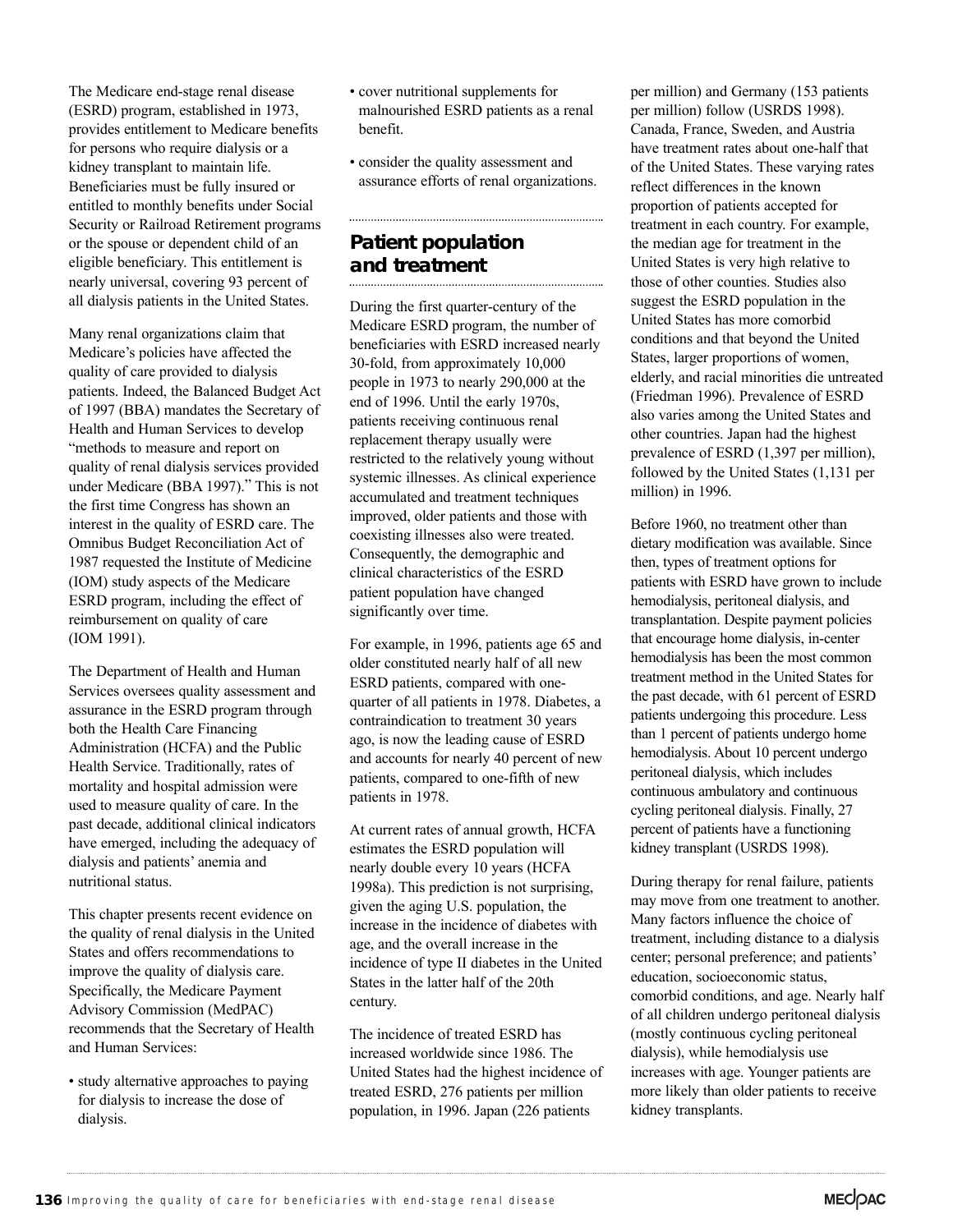# **Quality of dialysis care**

The years since inception of the ESRD program have been distinguished by remarkable clinical achievements that have prolonged and improved the quality of life of affected patients. Notwithstanding these achievements, renal researchers and organizations are concerned about the effect of Medicare's payment and coverage policies on quality of dialysis care. One issue is the contribution of the composite rate, which has not increased since 1991, to the inadequate dialysis researchers report. Medicare's coverage policies for interventions to treat anemia and malnutrition also may affect quality of care.

Because dialysis payments have not increased since 1991, MedPAC is concerned about the quality of dialysis care. In this section, we examine recent evidence of the quality of dialysis care, as measured by the following quality indicators:

- clinical outcomes, including the adequacy of dialysis and patients' anemia levels and nutritional status;
- morbidity, measured by rates of hospital admission; and
- mortality.

#### **Quality measures for dialysis care**

A prominent concept for measuring quality includes evaluating structure, processes, and outcomes of care (Donabedian 1966). Structures of care refer to the basic provisions of medical care, including the characteristics of providers, patients, and the health care system. Processes of care include both technical and behavioral aspects of medical care, such as the diagnosis, prescription, and delivery of treatment to patients, as well as the personal interactions between patients and clinicians. Outcomes of care include

mortality, rates of hospital admission, clinical outcomes, and patients' functional status, well-being, satisfaction, and quality of life.

Considerable uncertainty surrounds the measurement of quality of care—in any given clinical setting—as well as how best to convey information about quality to providers, payers, and patients. For dialysis patients, quality measurement traditionally has emphasized mortality and morbidity, as measured by rates of hospital admission. More recently, several biochemical markers related to morbidity and mortality have emerged as outcome measures; they measure adequacy of dialysis, anemia levels, and the nutritional status of patients.

## **Adequacy of dialysis**

Adequate dialysis is defined as the amount of dialysis required to treat ESRD so that patients receive the full benefit of dialysis therapy. Adequacy is influenced by a number of patient-related factors (such as comorbidities, compliance with the prescribed dialysis regimen, adherence to salt and water intake limitations, and weight) and technical factors (such as duration and frequency of dialysis, vascular access, choice of dialyzer membrane, and blood and dialysate flow rate).

Inadequate dialysis shortens survival and leads to malnutrition, functional impairment, and decreased quality of life (Ifudu et al. 1998). A recent study also reported that increasing the level of dialysis in patients receiving inadequate dialysis improves their anemia status (Ifudu et al. 1996). Many renal organizations, as well as the IOM in its 1991 seminal report on the quality of ESRD care, have questioned whether Medicare's reimbursement system, in general, and the structure of the composite rate, in particular, have contributed to the delivery of inadequate dialysis. Prompted by an annual mortality rate approaching 25 percent among dialysis patients, a Consensus Development Conference Panel of the National Institutes of Health (NIH)

concluded that "the dose of hemodialysis and peritoneal dialysis has been suboptimal for many patients in the United States," and it called for an increase in the dialysis dose (Consensus Development Conference Panel 1995).

Two measures of adequacy of dialysis are the urea reduction ratio and Kt/V. The urea reduction ratio is the percentage reduction in blood urea nitrogen concentration during a single dialysis session and is usually measured once per month. Kt/V is a dimensionless index based on the dialyzer clearance rate (K), the time spent on dialysis (t), and the volume of fluid completely cleared of urea in a single treatment (V). The National Kidney Foundation (NKF), NIH, Renal Physicians Association (RPA), and HCFA have advocated a urea reduction ratio of 65 percent or more or a Kt/V of 1.2 or more as a threshold for adequate dialysis. Lower levels are associated with increased mortality, although the dose of dialysis beyond which further reductions in mortality do not occur is not well established.

Average values of the urea reduction ratio and Kt/V have steadily improved during this decade, according to clinical outcomes data HCFA has collected. For example, among hemodialysis patients, the average urea reduction ratio increased from 63 percent in 1993 to 68 percent in 1997 (HCFA 1994, HCFA 1998b). Despite these improvements, however, inadequate dialysis persists in over 30 percent of hemodialysis patients, suggesting the need for continued improvement in the delivered dose of dialysis. Specifically, 18 percent of patients had a urea reduction ratio of 60 to 64 percent, and 15 percent had a urea reduction ratio less than 60 percent (HCFA 1997).

The following discussion focuses on hemodialysis (because nearly 85 percent of all dialysis patients undergo this procedure) and examines potential changes to the composite rate that might increase dialysis dose.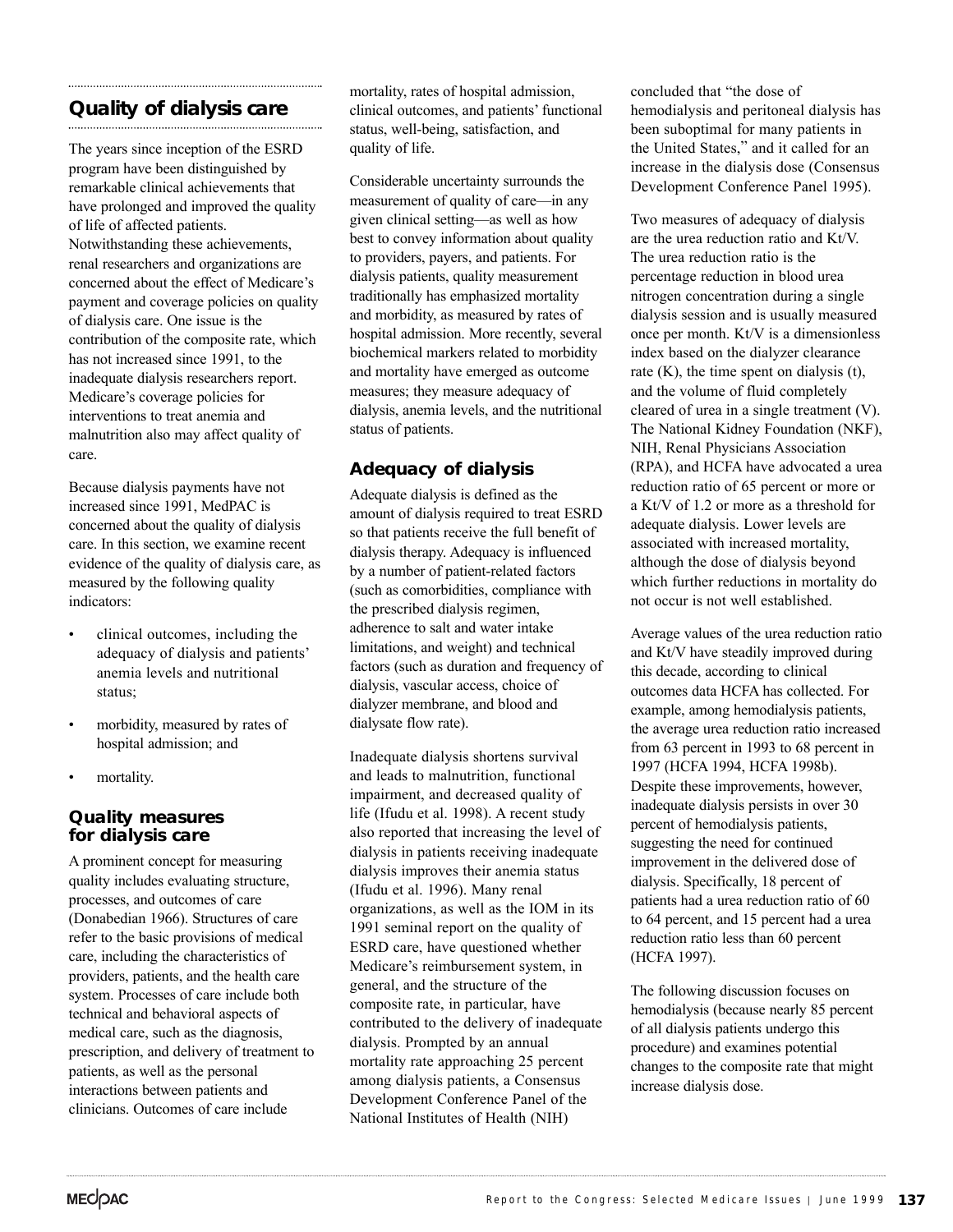#### **Adjusting the composite rate based on the duration and frequency of dialysis treatment**

As stated previously, duration of dialysis is an important element affecting adequacy (Held et al. 1991, Laird et al. 1983). Several studies have shown that mortality in patients treated with hemodialysis is partly influenced by the length of hemodialysis sessions. For example, results from a retrospective analysis suggest an increase in mortality among patients whose thrice-weekly hemodialysis treatments were shorter than 3.5 hours each (Held et al. 1991). Lowrie and Lew analyzed data on a sample of more than 12,000 patients and found that shorter treatment times were associated with higher mortality (Lowrie et al. 1990). Improved outcomes also have been reported in hemodialysis patients receiving extremely long (such as eight hours three times a week) or more frequent treatments (five to seven times per week) (Charra et al. 1996, Kjellstrand et al. 1998a, Kjellstrand et al. 1998b).

The length of hemodialysis treatment ranges from 3 to 4 hours per session. Overall, in the past 20 years, the length of dialysis sessions in the United States has decreased because of a number of factors, including the development of such new technologies as high-efficiency polymer membranes, which permit more rapid dialysis treatments; patient compliance; and the reduction in real dialysis payments (Held et al. 1990, Pastan et al. 1998). On the other hand, based on the evidence that shorter dialysis sessions may result in greater mortality, the length of dialysis treatments appears to be slowly increasing, from an average of 3.3 hours per session in 1993 to 3.5 hours per session in 1996 (HCFA 1994, HCFA 1999a).

Under Medicare, dialysis facilities are paid a composite rate, a prospective fixed amount for each dialysis treatment they provide. This rate does not vary

according to patient characteristics or the content of the service provided, including the length of dialysis. In general, providers may bill Medicare for no more than three dialysis sessions per week. As set forth in 42 CFR 413.182 through 413.192, HCFA may approve exceptions to a facility's dialysis payment rate using the following criteria: atypical service intensity (patient mix), isolated essential facilities, extraordinary circumstances (such as earthquakes, floods or other natural disasters), self-dialysis training costs, or frequency of dialysis (for fewer than three treatments per week). No extra payment is made for longer or more frequent dialysis treatments that might be required in certain patients.

This reimbursement policy differs from the methods used to pay for physician and inpatient hospital care. For example, payment for physician evaluation and management services is based on seven components designed to account for a number of factors, including the length of the visit, the complexity of medical decisionmaking required, the risk of complications, and the number of diagnoses or management options. In the inpatient hospital prospective payment system, reimbursement is based on diagnosis related groups, which account for how the presence of substantial complications or cormorbidities affects the consumption of hospital resources and the presence or absence of many surgical procedures.

#### **RECOMMENDA TION 8A**

**The Secretary should determine clinical criteria for dialysis patients to receive increased frequency or duration of dialysis. The Secretary should then examine the feasibility of a multitiered composite rate that would allow different payments based on the frequency and duration of dialysis prescribed, as well as other factors related to adequacy of dialysis.**

A multitiered composite rate would pay dialysis facilities more for providing longer or more frequent dialysis sessions. An important advantage of this system is that increases in dialysis payments would be specifically allocated to extend dialysis treatment times. Clearly, a multitiered composite rate would be more complex to implement than the existing single rate. Medicare would need to develop clinical criteria for determining which patients would qualify for additional payment for longer or more frequent dialysis sessions. Medicare already collects one measure of dialysis adequacy, the urea reduction ratio, and the program would need to determine what other types of clinical information would need to be collected. These clinical criteria should be developed in collaboration with renal organizations.

Several studies have concluded that higher payments may be needed to increase the length of dialysis sessions. Hirth and colleagues concluded that for the average facility, increasing treatment duration by 10 percent would increase costs by 2.7 percent and that longer dialysis treatments may be the most economical method of increasing the adequacy of dialysis (Hirth et al. 1999). In an earlier study, Held and colleagues examined the effect of the 1983 composite rate reduction on hemodialysis treatment times (Held et al. 1990)<sup>1</sup>. After the payment reductions in 1983, average treatment times decreased by 6 percent, to 4.7 hours from 5.0 hours, in freestanding facilities and decreased by 8 percent, to 4.7 hours from 5.1 hours, in hospital units.

#### **Increasing the composite rate**

Would dialysis adequacy change by simply increasing the composite rate? In a recent survey, researchers at the Johns Hopkins University posed a series of hypothetical reimbursement scenarios to a nationally representative

1 Payment for outpatient dialysis was capped at a uniform flat rate of \$138 per treatment from 1973 to 1983. In 1983, Medicare enacted a series of policy changes, including reducing the composite rate to an average of \$129. This policy change resulted in reductions of approximately 9 percent in the approved charge per dialysis treatment for freestanding facilities and 11 percent in the approved charge for hospital units.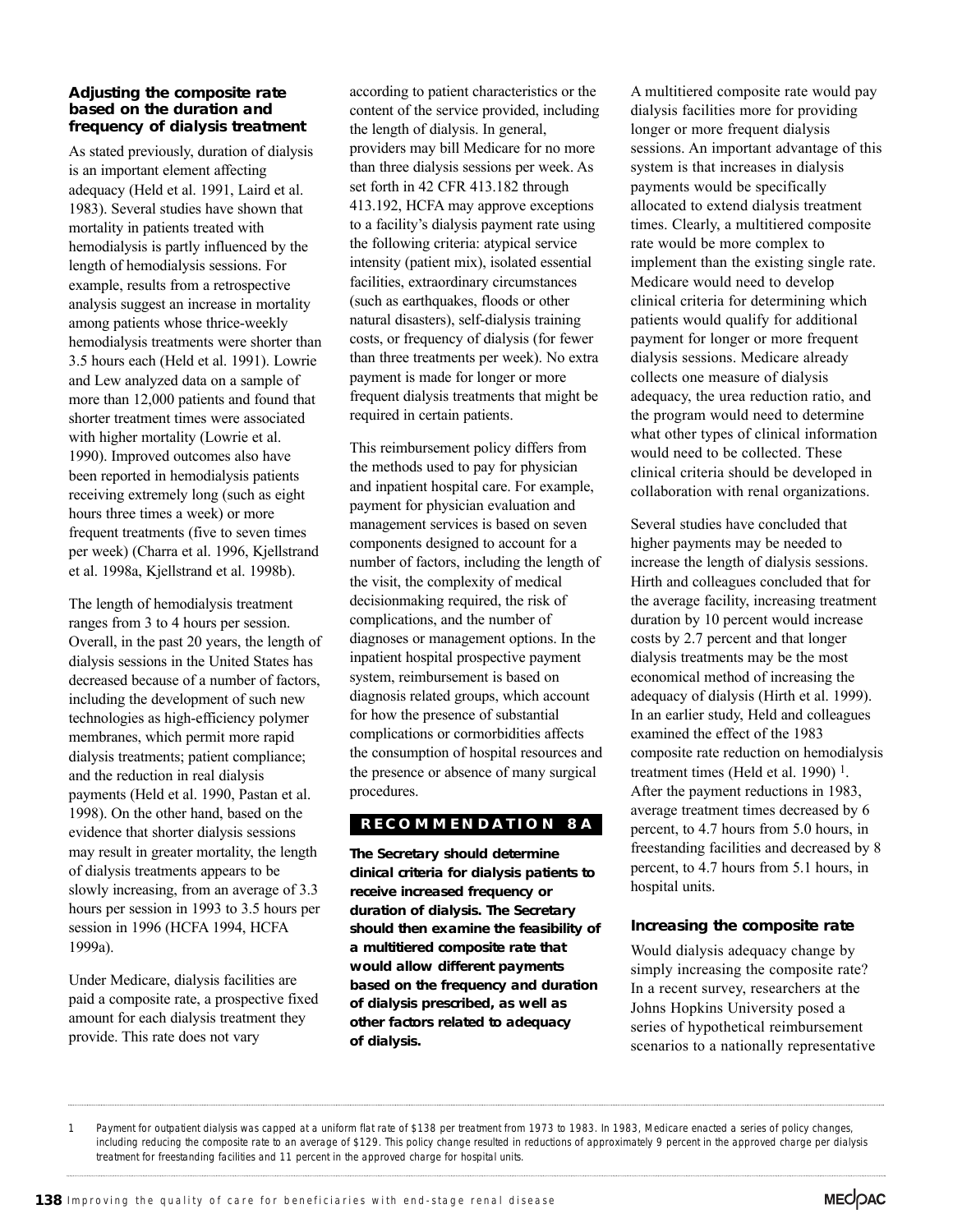sample of facility administrators (Thamer 1999). Asked how they would respond if the composite rate increased by 20 percent, respondents indicated they most likely would: 1) increase patient education, 2) increase capital investment, and 3) increase staffing. "Changing dosing of dialysis," one of the available answers permitted in this survey, was not among the most frequently reported responses. Significantly, however, this survey did not include nephrologists, who direct dialysis-related care, including prescribing the dialysis dose.

Patient education, staffing, and capital investments are clearly linked to the adequacy of dialysis. Patient education programs increase patients' understanding of ESRD, their acceptance of the nature of their disease, and their ability to make choices about treatment—including their compliance with the prescribed dialysis regimen. Dialysis patients have reported that education is vital to them at all stages of their treatment by giving them the tools they need to take active and effective roles in their treatments (IOM 1991). Patients ranked information about the details of daily care, nutrition and diet, different treatment modalities, finances and insurance, and family issues as very important.

Researchers have reported a relationship between reduced dialysis payments and facility staffing, including the substitution of technicians for registered nurses and the decreased availability of social workers and dieticians (Held et al. 1990, IOM 1991). Registered nurses, social workers, and dieticians each play a valuable role in the management of dialysis patients. In one study, for example, dialysis patients indicated that the availability of and the information provided by these providers were very important aspects of their care (Rubin et al. 1997). Changes in the number and composition of dialysis staffs do not by themselves indicate that patient outcomes

have been adversely affected. Additional research is needed to understand the effect of these staffing changes on quality of care.

Compliance is a critical issue in managing the care of dialysis patients. The time required for adequate dialysis disrupts the day-to-day activities of patients. Younger patients and patients new to dialysis are more likely to skip sessions or terminate treatments early, resulting in inadequate dialysis. In an international evaluation of hemodialysis patient compliance, United States patients were more likely not to comply than patients in Japan and Sweden. In four facilities, U.S. patients missed 2.3 percent of prescribed treatments (Bleyer et al. 1999). Even an occasionally missed dialysis treatment places patients at a much higher risk for serious renal complications, including volume overload and hyperkalemia. Ultimately, additional patient education and more staffing may increase compliance with the prescribed treatment regimen, thereby improving the adequacy of dialysis.

Capital investment also is linked to the adequacy of dialysis. The Commission's review of new and emerging technologies suggests continuing improvements in numerous technologies important in the dialysis process, including synthetic and modified cellulose membranes and urea monitoring, kinetic modeling, and water purification systems (MedPAC 1999). Upgrading to these quality-enhancing technologies is expensive, however, which may affect their rate of diffusion. For example, use of synthetic and modified cellulose dialysis membranes is associated with a reduced risk of death, compared to cellulose membranes, but they are also more expensive (Hakim et al. 1996). These newer membranes have diffused gradually, from 33 percent in 1990 to 55 percent in 1993 and 79 percent in 1996–1997 among incident hemodialysis patients (USRDS 1999). Use of these membranes also widely varies by geographic region.

#### **RECOMMENDA TION 8B**

#### **MedPAC reiterates its recommendation made in its March 1998 and March 1999 reports calling for an increase in the composite rate.**

The Commission believes that any increase in the composite rate should be used to improve the quality of care for patients with ESRD.

#### **Anemia**

Among ESRD patients, anemia primarily results from a relative or absolute deficiency of erythropoietin production by the kidneys, develops early in the course of renal failure, becomes prominent as the disease progresses, and contributes to morbidity. Before the availability of recombinant human erythropoietin (rHuEPO or Epoetin alfa), which stimulates the production of red blood cells and treats anemia associated with ESRD, the mainstays of anemia therapy in ESRD were blood transfusions and androgen injections. A recombinant version of the human protein, rHuEPO has improved quality of life and various physiological functions, including cognitive function and exercise tolerance. Since its introduction, rHuEPO has diffused relatively quickly among dialysis patients—84 percent of patients incident to hemodialysis received rHuEPO in 1996 (USRDS 1998).

As part of its Dialysis Outcomes Quality Initiative (DOQI), the National Kidney Foundation (NKF) developed clinical guidelines for managing and monitoring anemia in dialysis patients. The guidelines include information about a number of management issues, including when an anemia work-up should be conducted, administration of rHuEPO, and administration of supplemental iron. The NKF also recommends a target hematocrit range of 33 percent to 36 percent and notes that a hematocrit greater than 30 percent has been associated with increased survival and improved quality of life (NKF 1997).2

<sup>2</sup> Hematocrit is the fraction of total blood volume made up of red blood cells.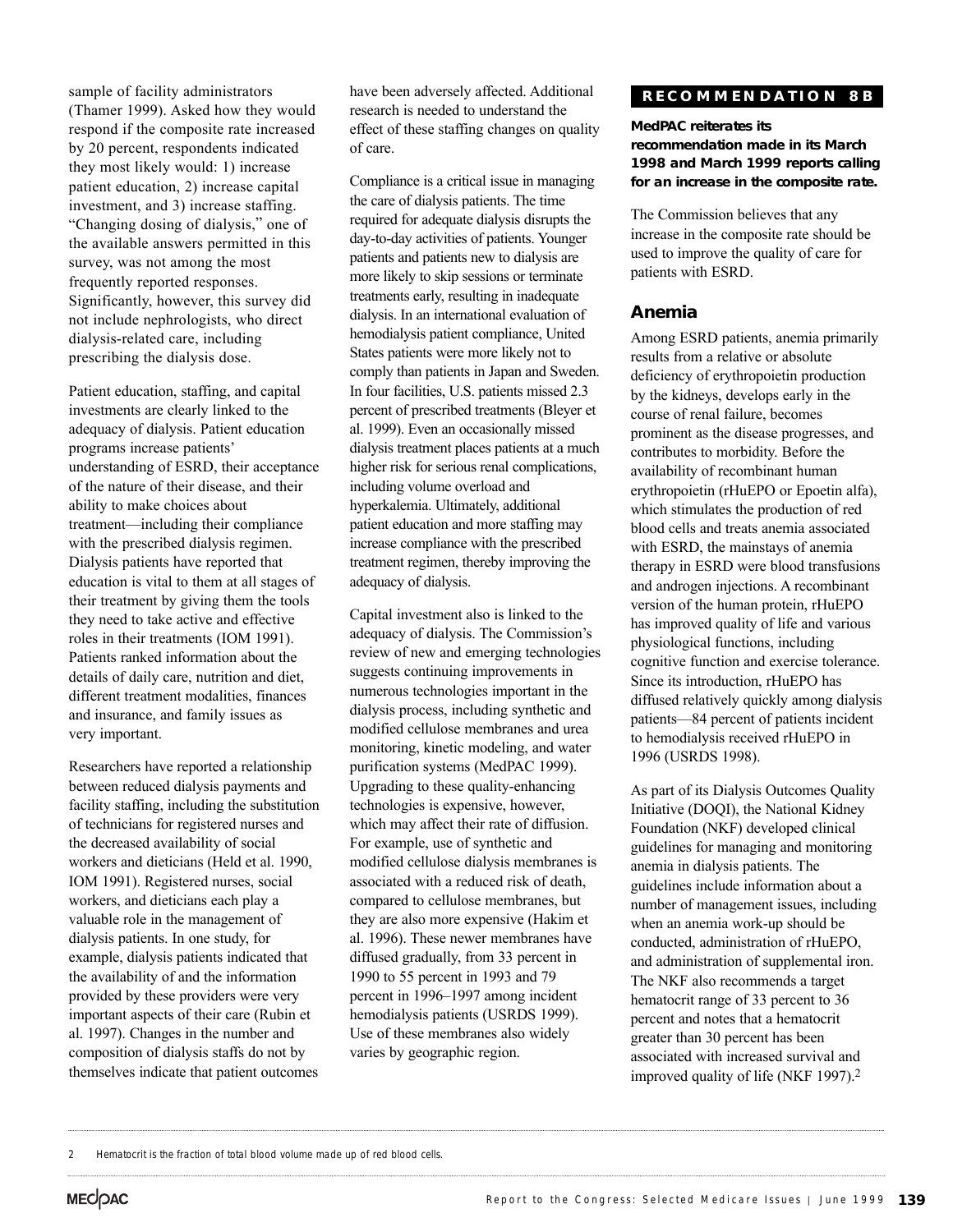Average hematocrit levels of dialysis patients have increased in this decade, from 30.5 percent in 1993 to 33.2 percent in 1997 (HCFA 1998). However, despite the wide diffusion of rHuEPO and the dissemination of the DOQI guidelines on anemia management and monitoring to providers, nearly 30 percent of hemodialysis patients had hematocrit levels lower than 30 percent in 1997 (HCFA 1998). Other factors contributing to anemia include inadequate dialysis dose, iron deficiency, infection and inflammation, occult gastrointestinal blood loss, hyperparathyroidism, vitamin deficiency, hemolysis, and bone marrow disease (Ifudu et al. 1996).

Medicare's policies also have influenced the management of anemia in dialysis patients. From 1989 to 1991, Medicare's fixed payment policy resulted in lower prescribed doses of rHuEPO than suggested by the labeling approved by the Food and Drug Administration, which recommends a starting dose of 3,400 to 6,800 units per treatment (assuming an average patient weight of 68 kilograms). By contrast, in 1990, the average dose ranged from 2,500 to 2,800 units per treatment (Collins et al. 1998).

Consequently, Congress changed payment from a flat rate per dose to a unitdependent rate of \$11 per 1,000 units in 1991. For patients initiating use of rHuEPO, HCFA reimbursed its use only for patients with hematocrit levels up to 30 percent (unless medical justification showed the need for rHuEPO, despite levels greater than 30 percent). For patients already using rHuEPO, HCFA reimbursed its use for patients with hematocrit levels no higher than 36 percent. Medical providers could submit statements of medical justification for rHuEPO use exceeding these standards. These policy changes increased rHuEPO dosage levels, from 2,700 units in 1990 to 3,800–4,000 units in 1993 for patients with hematocrit levels less than 30 percent (Collins et al. 1998). In 1993, based on a

recommendation from the Office of Inspector General, the rHuEPO payment rate was reduced to \$10 per 1,000 units. This change did not result in a noticeable change in rHuEPO dosing patterns.

In July 1997, HCFA implemented the Hematocrit Measurement Audit policy, directed at increasing the stability of hematocrit levels. Under this policy, the agency did not allow payment for rHuEPO for patients with hematocrit levels exceeding 36.5 percent, based on a three-month rolling average. This policy specifically required intermediaries to identify patients with hematocrit levels (reported on rHuEPO claims) exceeding 36 percent and calculate their average levels in the prior 90 days. If this average level exceeded 36.5 percent, the fiscal intermediary denied payment for rHuEPO. The new policy also eliminated medical justification for patients with hematocrits greater than 36 percent.

Many experts in the renal community believe this policy led to a reduction in average hematocrit levels (Collins et al. 1998, Nissenson et al. 1999). In July 1998, HCFA revised this policy by increasing the threshold hematocrit level to 37.5 percent, conducting post-payment review, and reinstating the policy of appeals based on medical justification. Further follow-up will be needed to determine the impact of this policy change on reimbursement for rHuEPO and patient outcomes.

#### **Nutrition**

Malnutrition is a frequent complication of ESRD and is a significant cause of morbidity and mortality in dialysis patients. It factors into a decreased response to dialysis therapy, more frequent hospitalization, less successful recovery from surgery, trauma, infection, and an increased risk of mortality. Surveys of the nutritional status of maintenance dialysis patients indicate that from 18 percent to 56 percent of patients suffer from protein-energy malnutrition,

with about 33 percent of patients having clinically recognizable mild-to-moderate malnutrition and 6 percent having severe malnutrition.

Serum albumin level is a clinical marker frequently used to assess the nutritional status of patients. Albumin levels lower than 3.5 gm/dL (based on the bromcresol green laboratory method) are associated with increased mortality compared with higher levels of serum albumin. According to HCFA, about 20 percent of hemodialysis patients had serum albumin levels less than 3.5 gm/dL in 1997. Unlike the improvements HCFA reported from 1993 to 1997 in dialysis patients' adequacy and anemia status, serum albumin levels have shown no clinically important changes in this same time period (HCFA 1998b).

Available medical interventions to prevent or treat malnutrition in dialysis patients include:

- intradialytic parenteral nutrition (IDPN) for hemodialysis patients, 3
- intermittent parenteral nutrition (IPN) for peritoneal dialysis patients,
- oral nutritional supplements,
- enteral tube nutrition, and
- total parenteral nutrition.

Medicare's coverage policy severely limits the number of ESRD patients who qualify for these treatments, for the reasons below (Knerr et al 1991, McCann 1994). Because of the prevalence of malnutrition in ESRD patients, Medicare should cover nutrition therapy for patients with ESRD.

#### **RECOMMENDA TION 8C**

**The Secretary should determine clinical criteria for ESRD patients to be eligible for oral, enteral, or parenteral nutritional supplements. Coverage for these supplements should then be provided to eligible ESRD patients as a renal benefit apart from the composite rate.** 

<sup>3</sup> Intradialytic parenteral and intermittent parenteral nutrition treats malnutrition during dialysis by adding amino acids to the hemodialysate or peritoneal dialysate, respectively, providing an intermittent source of protein.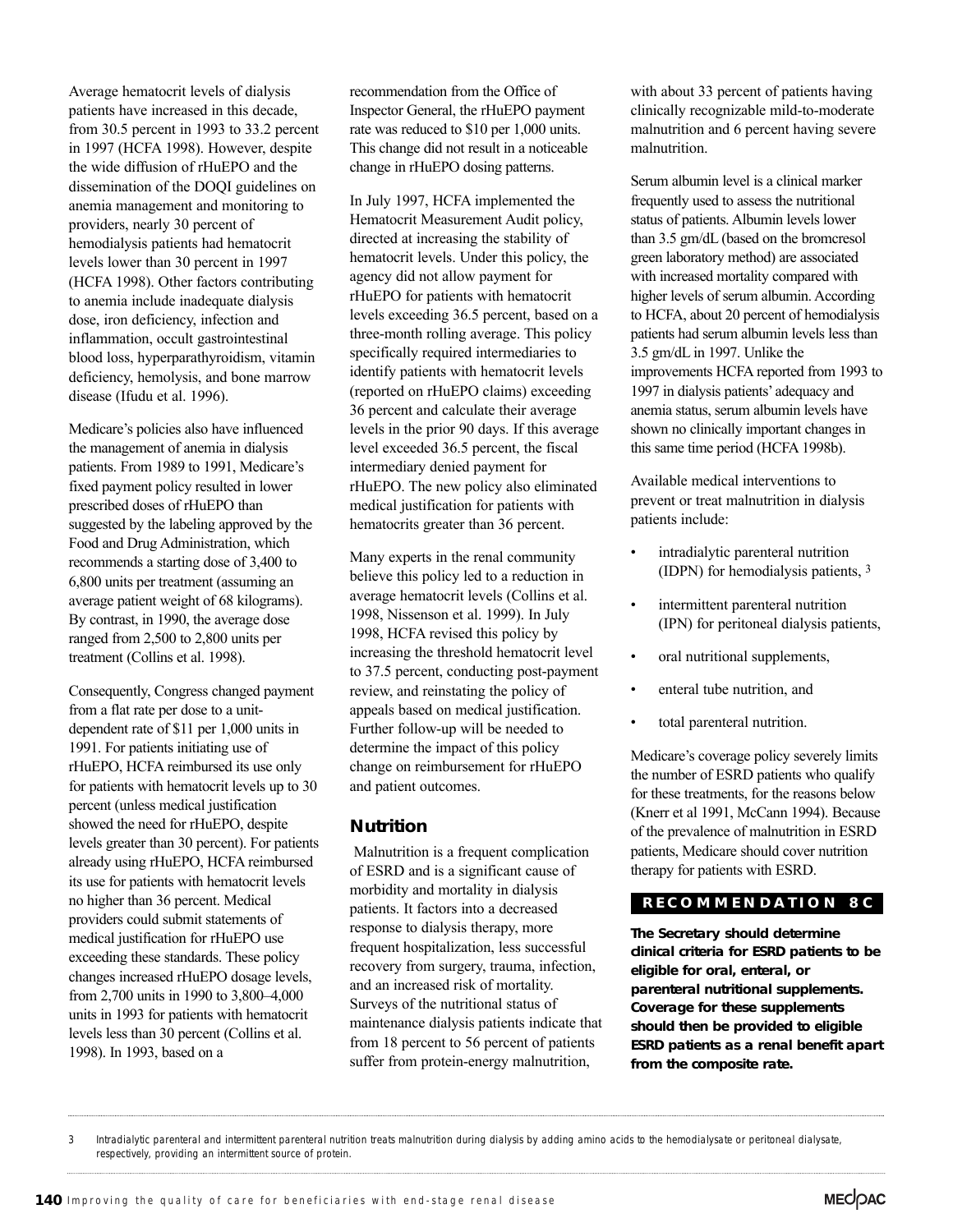Many renal providers believe that IDPN and IPN have distinct clinical advantages for managing malnutrition compared with the alternative nutritional interventions.4 Several observational studies suggest improved outcomes associated with IDPN use (Capelli et al. 1994, Chertow et al. 1994, Foulks 1994), but Medicare's policy limits the number of dialysis patients who qualify for these interventions because IDPN and IPN are classified as prosthetic devices, with coverage limited to patients with a nonfunctioning gastrointestinal tract.5 In dialysis patients, in contrast, the primary barrier to adequate nutrition is inadequate intake of protein and calories (Kopple 1999).

Medicare's coverage policies also limit the use of enteral tube feeding. As with IDPN and IPN, enteral tube feeding is classified as a prosthetic device and therefore restricted to patients with a nonfunctioning gastrointestinal tract.6 A statutory change will be necessary for coverage of enteral tube and parenteral nutrition because the Social Security Act specifically defines prosthetic devices as devices that replace all or part of an internal body organ. Because Medicare does not pay for oral nutritional supplements at all, a statutory change also would be required to provide coverage.

#### **Inpatient hospitalization**

Hospitalization rates may reflect the quality of dialysis care because patient morbidity significantly affects the frequency and duration of hospital care. Medicare coverage and payment policy also may affect rates of hospital admission. The relevant questions are:

- Whether the level of payment influences the level of resources available for dialysis.
- Whether less adequate treatment leads to increased morbidity, as indicated by higher rates of hospitalization and longer stays.

The IOM's 1991 report compared two prevalent patient groups for 1982 and 1984 and suggests a relationship between changes in the rate of dialysis payment and hospitalization and mortality (see mortality results in the next section).<sup>7</sup> Using a price-level model, researchers estimated that a decrease of \$10 in the standardized price of dialysis leads to a 2 percent to 4 percent increase in hospitalization. However, a firstdifference model does not detect a correlation between price change and hospital use (IOM 1991).

Overall, the mean number of hospital admissions for dialysis patients remained stable from 1993 through 1996, ranging from 1.45 to 1.49 per calendar year per dialysis patient (USRDS 1998). Mean hospital days have fallen about 11 percent over the same period. In 1996, about 25 percent of dialysis patients were hospitalized once, and 35 percent were hospitalized more than once.

In addition to chronic renal failure, the leading reasons for hospital admission are in Table 8-1. Patients frequently are hospitalized for complications of dialysis such as electrolyte disorders, vascular access problems, and anemia, and for underlying causes or comorbid conditions associated with ESRD, such as diabetes, congestive heart failure, and hypertension (Thamer et al. 1996).

As expected, renal failure patients are more likely to be hospitalized for

complications of dialysis compared with patients with other chronic, progressive diseases. For example, these patients are at five to nine times the risk of being hospitalized for anemia and electrolyte disorders, compared to patients with ischemic heart disease or diabetes. Despite the impressive technical advances in dialysis, such as improvements in dialysis machines, water purification systems, and the composition of dialysate, inpatient hospitalization remains high among dialysis patients.

### **Mortality**

Despite an aging population that includes a greater proportion of persons with diabetes, survival of dialysis patients has improved steadily in the 1990s. The adjusted annual death rate for dialysis patients fell to 22 deaths per 100 patientyears in 1996 from 26 deaths per 100 patient-years in 1989. The adjusted fiveyear rate for survival patients has improved to 29 percent in 1991 from 24 percent in 1981 (USRDS 1998).

Cardiovascular disease accounts for about 50 percent of all deaths in dialysis patients, while infections account for 15 percent of deaths. Nearly one in five patients withdraws from treatment before death, with many more older patients withdrawing than younger patients (USRDS 1998).

Many clinical factors contribute to mortality in kidney failure patients, including inadequate dialysis, suboptimal quality control in dialysis delivery, inadequate nutrition, and the presence of selected comorbidities. For example, patients with diabetes have significantly poorer survival than patients with hypertension, glomerulonephritis, and polycystic kidney disease (Byrne et al. 1994).

- 4 Reported clinical advantages of these treatments include: (1) a central venous line (used in total parenteral nutrition) is not needed, (2) the removal of excess water and mineral intake during dialysis, and (3) a high protein-to-calorie ratio corrects a disproportionate deficit in the intake of dietary protein.
- 5 Daily parenteral nutrition is limited to patients "with severe pathology of the alimentary tract which does not allow absorption of sufficient nutrients to maintain weight and strength commensurate with the patient's general condition" (HCFA 1999b).
- 6 Enteral tube nutrition is limited to patients with a "functioning gastrointestinal tract who, due to pathology to or nonfunction of the structures that normally permit food to reach the digestive tract, cannot maintain weight and strength commensurate with his or her general condition" (HCFA 1999b).
- 7 The IOM developed two models. The price-level model analyzes whether hospitalization and mortality rates associate with variations in price levels among facilities at a given time. This model analyzes whether rates are higher at facilities receiving lower standardized payments during a specific year. The first-difference model uses each facility as its own control by comparing rates in each facility at two different times. This model analyzes whether the rate at a facility changed when the payment it received changed.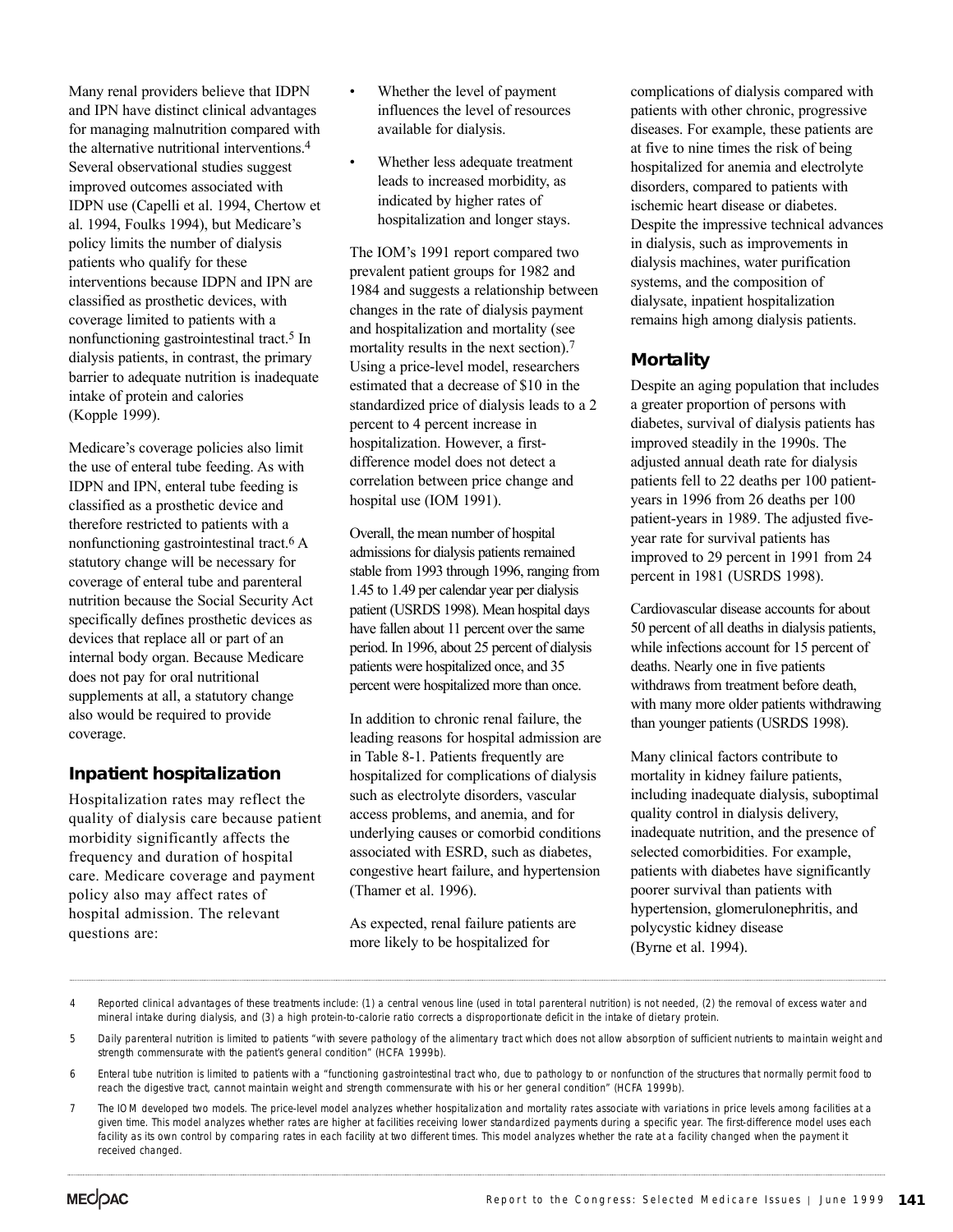#### **Reasons for hospitalization of patients with renal failure, 1991**

| <b>Reason for</b><br>hospitalization | Rate of<br>hospitalization<br>(per year per<br>10,000 patients<br>with renal<br>failure) | Relative risk of<br>hospitalization<br>compared to<br>patients with<br>ischemic heart<br>disease | Relative risk of<br>hospitalization<br>compared to<br>patients with<br>diabetes |
|--------------------------------------|------------------------------------------------------------------------------------------|--------------------------------------------------------------------------------------------------|---------------------------------------------------------------------------------|
| Vascular access problems             | 1055.6                                                                                   | $81.6*$                                                                                          | $28.7*$                                                                         |
| Congestive heart failure             | 943.2                                                                                    | $8.9*$                                                                                           | $6.7*$                                                                          |
| <b>Diabetes</b>                      | 348.9                                                                                    | $10.6*$                                                                                          | 1 <sub>0</sub>                                                                  |
| Pneumonia and influenza              | 331.6                                                                                    | $4.8*$                                                                                           | 2.9                                                                             |
| Electrolyte disorders                | 286.9                                                                                    | $10.6*$                                                                                          | $5.1*$                                                                          |
| Myocardial infarction                | 2769                                                                                     | 11                                                                                               | 2.5                                                                             |
| Ischemic heart disease               | 269.5                                                                                    | 0.5                                                                                              | 1.5                                                                             |
| Cerebrovascular disease              | 179.9                                                                                    | $3.2*$                                                                                           | 1.6                                                                             |
| Pulmonary edema and                  |                                                                                          |                                                                                                  |                                                                                 |
| respiratory failure                  | 173.8                                                                                    | $12.4*$                                                                                          | $6.2*$                                                                          |
| Sepsis and septicemia                | 173.3                                                                                    | $13.1*$                                                                                          | $39*$                                                                           |
| Gastrointestinal hemorrhage          | 162.4                                                                                    | $15.8*$                                                                                          | $10.5*$                                                                         |
| Hypertension                         | 154.6                                                                                    | $5.1*$                                                                                           | 2.7                                                                             |
| Conductive disorders                 | 132.8                                                                                    | 2.0                                                                                              | 2.2                                                                             |
| Urinary tract infection              | 102.6                                                                                    | 9.0 <sup>*</sup>                                                                                 | 2.6                                                                             |
| Anemia                               | 92.2                                                                                     | $8.9*$                                                                                           | $5.0*$                                                                          |

Note: These rates are based on the first-listed diagnosis on hospital discharge forms for patients in the third (chronic renal failure) and fourth (ESRD) stages of chronic renal disease. They are adjusted for age by the indirect method to reflect the distribution of the US population in 1991.

\*Statistically significant at p<0.05.

Source: Thamer M, Ray NF, Fehrenbach SN, et al. Relative risk and economic consequences of inpatient care among patients with renal failure, Journal of the American Society of Nephrology. May 1996, Vol. 7, No. 5, p. 751-762.

The IOM's 1991 report compared two prevalent patient groups for 1982 and 1984 and found a suggestive relationship between changes in the dialysis payment rate and mortality (IOM 1991). Using a price-level model, researchers found that higher standardized dialysis payments related to lower mortality rates. However, using a first-difference model, they did not detect a correlation between price change and mortality rates.

Many studies indicate that mortality rates among ESRD patients in the United States are 20 percent to 50 percent higher than in other countries (Friedman 1996). In general, it is difficult to determine whether this difference is a statistical artifact or whether it reflects real differences in the quality of patient care. Several factors may explain crossnational differences including: differences in population characteristics, access to care, medical practice patterns, data reporting, and information systems. The United States has the highest rate of treated ESRD patients per million population, and it treats patients who are older and sicker and have more coexisting conditions than patients in other countries. Practice patterns including treatment modality, dose of dialysis, use of reprocessed dialyzers, and types of dialyzer membrane used—also differ between the United States and other countries. The kidney transplantation rate is higher in the United States than other countries, such as Japan, where relatively young, healthy patients do not receive transplants and instead remain on dialysis. Finally, crossnational differences in mortality rates

result from differences in the consistency of data reporting and the types of information systems for maintaining the collected data. During the past two decades, the United States has developed extensive databases of information on ESRD patients' demographic and clinical characteristics, courses of care, and outcomes. Conversely, researchers have noted a consistent underreporting of deaths from renal failure in many European countries (Friedman 1996).

Although population characteristics and different protocols for treating patients explain some of the observed differences in ESRD mortality rates, several studies controlling for treatment modality and important demographic covariates have concluded that mortality rates still appear to be higher in the United States than in other countries (Hornberger et al. 1997, Marcelli et al. 1996). Other studies also suggest that the hemodialysis dose prescribed and delivered in the United States is lower than recommended and lower than those in other countries (Delmez et al. 1992, Gotch et al. 1990, Held et al. 1994, Sargent 1990).

A large, current observational study, the Dialysis Outcomes and Practice Patterns Study, examines differences in dialysis practice patterns and outcomes in the United States, five European countries (France, Germany, Italy, Spain, and the United Kingdom), and Japan and may explain these observed mortality differences. This study also will examine how specific clinical practice patterns affect other outcomes, including rates of hospital admission, vascular access, and quality of life. Researchers are collecting data for 4,800 patients in the United States, 3,000 patients in Europe, and 1,800 patients in Japan.

#### **Quality assurance and assessment projects**

During the past two decades, public and private organizations have conducted numerous projects to monitor and analyze the quality of ESRD care. In 1978, Congress established the ESRD networks to provide regional oversight for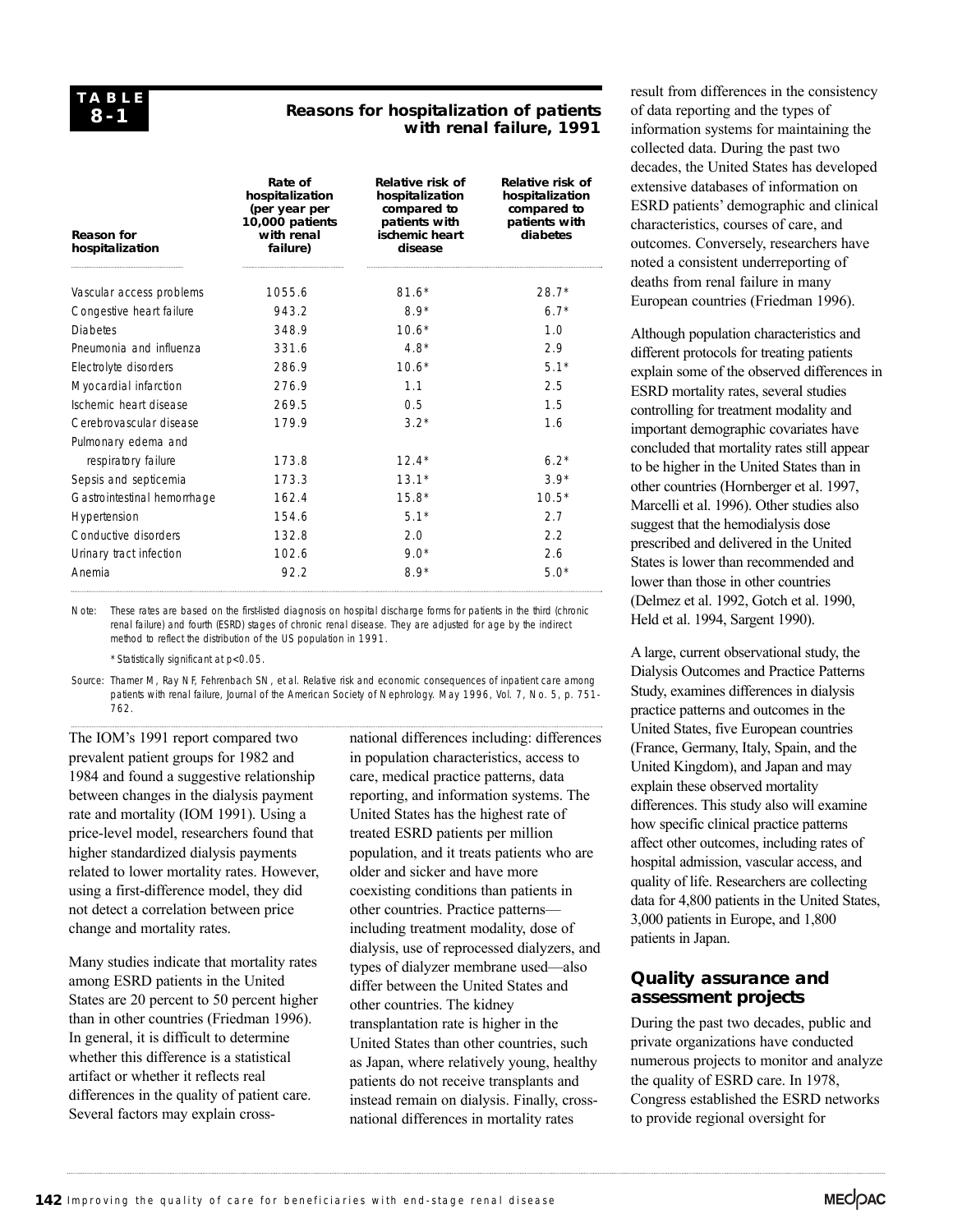Medicare-approved dialysis and transplantation facilities. The 18 current networks are funded by withholding 50 cents per treatment from the payment to dialysis facilities. The National Forum of ESRD Networks facilitates the exchange of information among the 18 regional networks, the renal providers, and HCFA, and promotes improved quality of care through education and the collection, analysis, and dissemination of data.

HCFA sponsors many efforts, described in Table 8-2, to monitor and assess the quality of ESRD care.

In response to the BBA requirement to develop a method to measure and report the quality of renal dialysis services under Medicare, HCFA has developed clinical performance measures based on the NKF DOQI guidelines. They include five hemodialysis adequacy measures, three peritoneal dialysis measures, four vascular access measures, and four anemia management measures. HCFA uses these clinical performance measures for population-based quality improvement rather than as tools to evaluate the care of specific patients or as standards for quality assurance. The agency is collecting data to measure clinical performance for a nationally representative sample of adult dialysis patients and is considering the feasibility of disseminating facilityspecific data for several of these clinical performance measures.

MedPAC supports the past and current efforts by HCFA and the USRDS to measure and monitor the quality of dialysis care. Their continued collection, analysis, and dissemination of quality indicators help the renal community to closely monitor patient care and outcomes. Collecting clinical performance measures should assist in future efforts to analyze the quality of dialysis care.

Private efforts by several renal organizations also have enhanced the quality of ESRD care. The nephrology community has developed several clinical practice guidelines to assist clinicians who care for ESRD patients. RPA published the

#### **T ABLE 8-2**

## **Current renal quality initiatives sponsored by HCFA**

| <b>Quality initiative</b>                                             | Goal of program                                                                                                                                                                                                                                                                                                                                                                                 |
|-----------------------------------------------------------------------|-------------------------------------------------------------------------------------------------------------------------------------------------------------------------------------------------------------------------------------------------------------------------------------------------------------------------------------------------------------------------------------------------|
| End-Stage Renal Disease Health<br>Care Quality Improvement<br>Program | To improve the health of Medicare beneficiaries. Since 1994,<br>HCFA has monitored quality in its ESRD Core Indicators Project,<br>which collects clinical information annually on four key indicators<br>(adequacy of dialysis, hematocrit value, nutritional status, and<br>blood pressure control) on a national sample of adult in-center<br>hemodialysis and peritoneal dialysis patients. |
| Clinical performance<br>measures project                              | To develop clinical performance measures, which essentially will<br>replace the quality indicators used in HCFA's ESRD Core<br>Indicators Project. The project also will measure and report on<br>the quality of Medicare's renal dialysis services, as the BBA<br>required.                                                                                                                    |
| Demonstration project<br>on ESRD capitated care                       | Required by the Omnibus Budget Reconciliation Act of 1993 to<br>determine if high-quality ESRD care can be delivered in a<br>globally capitated payment system. Demonstration sites include<br>Southern Califonia (Kaiser Permanente), Nashville (Phoenix<br>Healthcare), and Southern Florida (Health Options).                                                                                |
| Standard Information Management<br>System Project                     | To permit electronic transfer of standardized information from<br>dialysis facilities to the ESRD networks and HCFA.                                                                                                                                                                                                                                                                            |
| United States Renal Data System                                       | Operated by the National Institute of Diabetes and Digestive<br>and Kidney Diseases with HCFA. The system collects, analyzes,<br>and distributes information on the incidence and prevalence of<br>treated ESRD, modality of treatment, causes of death, patient<br>survival, and hospitalization in its annual reports and special<br>studies.                                                 |

Source: Data compiled by MedPAC, 1999.

first guideline on adequacy of hemodialysis in 1993 (RPA 1996). The NKF DOQI then developed four practice guidelines on adequacy of hemodialysis, adequacy of peritoneal dialysis, vascular access management, and anemia treatment, and is developing a fifth guideline on nutrition, expected to be published later this year. Numerous renal organizations, including the NKF, RPA, and the American Association of Kidney Patients, educate patients and providers about ESRD.

#### **RECOMMENDA TION 8D**

**In fulfilling the requirements of the BBA regarding improving the quality of dialysis care, the Secretary should take into consideration the quality assessment and assurance efforts of renal organizations.**

#### **MedPAC's research workplan**

As required under its mandate, the Commission will continue to address ESRD payment and quality issues in the coming year.

#### **How Medicare's payment policies affect quality of care**

MedPAC will continue its research efforts to explore the relationship between payment methods and levels and quality of care. In 1998, HCFA began requiring providers of hemodialysis to report the urea reduction ratio monthly for every patient. These data may permit retrospective analyses of the association between dialysis adequacy and the use of health care services, including the risk,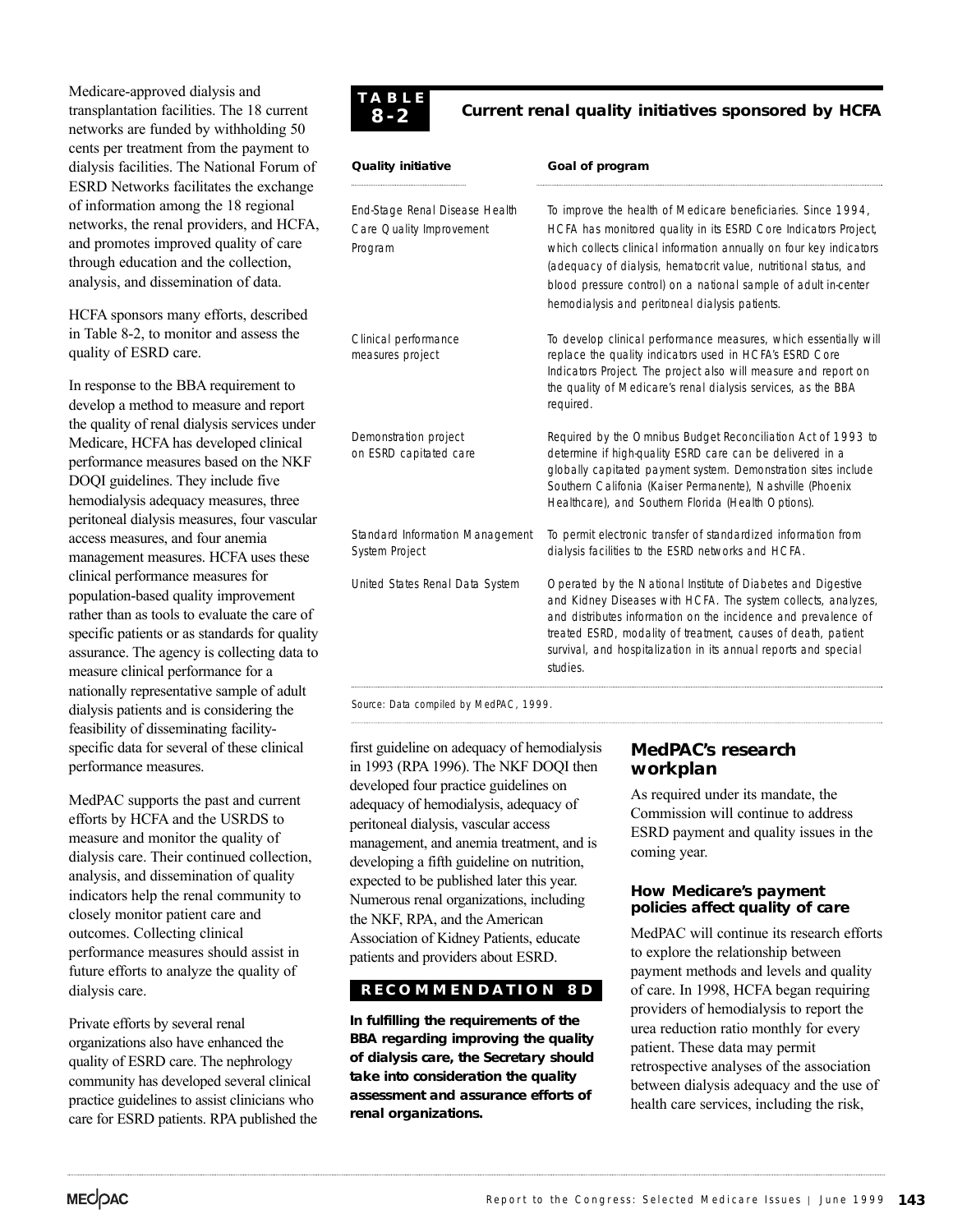rates, and causes of hospital admission. Another important issue relates to the effect of Medicare's policies on the diffusion of certain dialysis modalities. For example, patients on daily home hemodialysis have improved their quality of life. Medicare's reimbursement policy poses a barrier to its diffusion, however, because it caps payment for most patients at an amount equal to the cost of providing three hemodialysis sessions per week.

#### **How Medicare payment policies affect innovation**

Little is known about the effect of Medicare payment policies on innovation and technological change. Numerous innovations in membranes, dialysate, and other dialysis-related technologies occurred from the mid-1960s to the early 1980s, partly sponsored by the NIH Artificial Kidney and Chronic Uremia program. In its 1991 report on quality of renal care, the IOM suggested that unchanged dialysis payments, which

initially encouraged providers to adopt cost-reducing and more efficient technologies, appear to restrict further technical improvements (IOM 1991). Previous Commission analyses suggest that the substantial innovation in hemodialysis and peritoneal dialysis care in the 1980s and first half of the 1990s, such as the development of high flux dialyzers and synthetic hemodialysis membranes, has slowed in the late 1990s (MedPAC 1999). More research should study the effect of payment on innovation and technological improvement. ■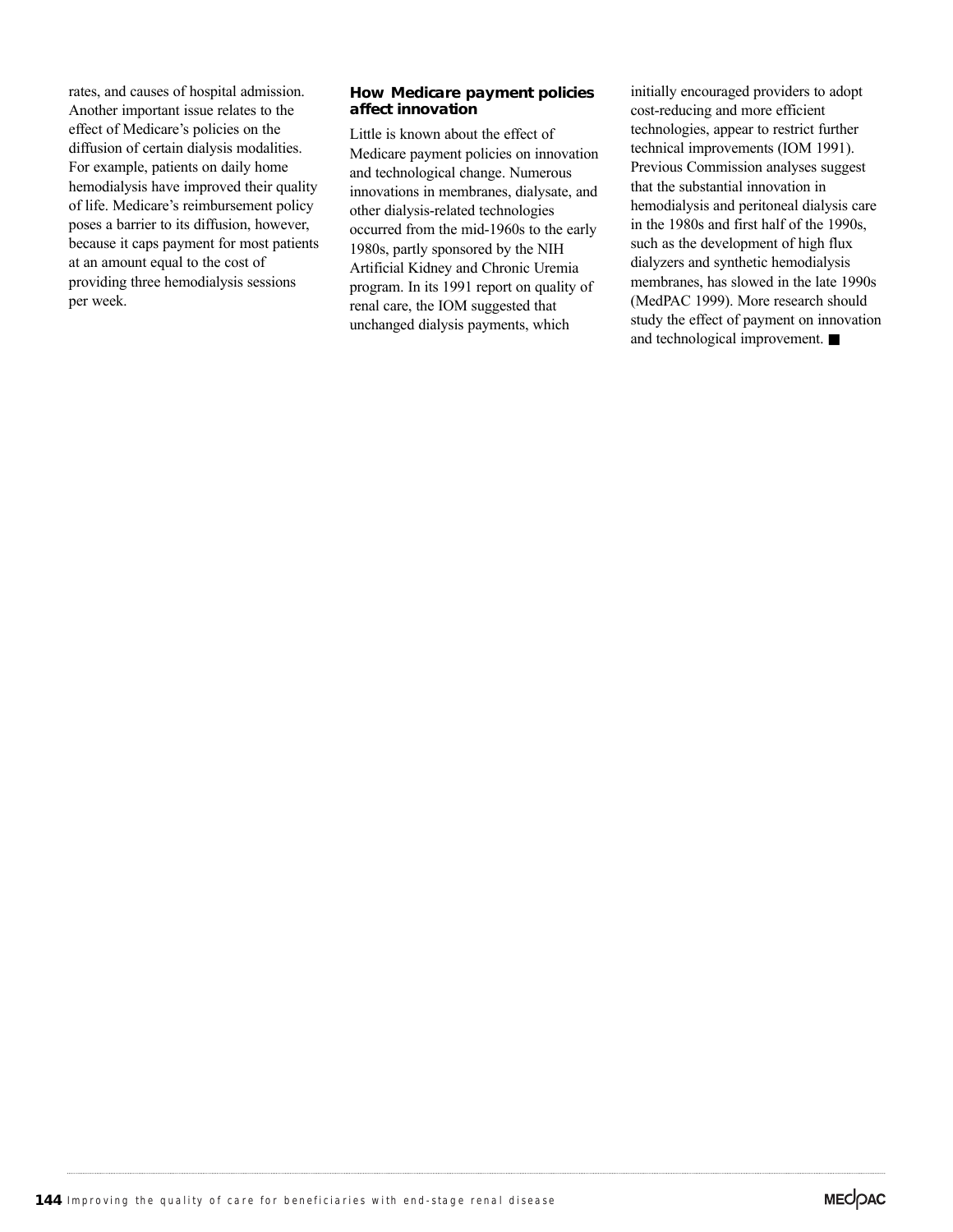Balanced Budget Act of 1997, §4558, 1997.

Bleyer AJ, Hylander B, Sudo H, et al. An international study of patient compliance with hemodialysis, Journal of the American Medical Association. April 7, 1977, Vol. 281, No. 13, p. 1211–1213.

Byrne C, Vernon P, Cohen JJ. Effect of age and diagnosis on survival of older patients beginning chronic dialysis, Journal of the American Medical Association. January 5, 1994, Vol. 271, No. 1, p. 34–36.

Capelli JP, Kushner H, Camiscioli TC, Chen SM, et al. Effect of intradialytic parenteral nutrition on mortality rates in end-stage renal disease care, American Journal of Kidney Diseases. June 1994, Vol. 23, No. 6, p. 808–816.

Charra B, Calemard M, Laurent G. Importance of treatment time and blood pressure control in achieving long-term survival on dialysis, American Journal of Nephrology. 1996, Vol. 16, No. 1, p. 35–44.

Chertow GMM, Ling J, Lew NL, Lazarus JM, et al. The association of intradialytic parenteral nutrition administration with survival in hemodialysis patients, American Journal of Kidney Diseases. December 1994, Vol. 24, No. 6, p. 921–920.

Collins AJ, Ma JZ, Xia A, Ebben J. Trends in anemia treatment with erythropoietin usage and patient outcomes, American Journal of Kidney Diseases. December 1998, Vol. 32, No. 6, S133–S141.

Consensus Development Conference Panel. Morbidity and mortality of renal dialysis: an NIH consensus conference statement, Annals of Internal Medicine. July 1, 1994, Vol. 121, No. 1, p. 62–70.

Delmez JA, Windus DW. Hemodialysis prescription and delivery in a metropolitan community, Kidney International. April 1992, Vol. 41, No. 4, p. 1023–1028.

Donabedian A. Evaluating the quality of medical care, Milbank Memorial Fund Quarterly. July 1966, Vol. 44, No. 3, p. 166–206.

Foulks CJ: The effect of intradialytic parenteral nutrition on hospitalization rate and mortality in malnourished hemodialysis patients, Journal of Renal Nutrition. April 1994, p. 5–10.

Friedman EA. End-stage renal disease therapy: an American success story, Journal of the American Medical Association. April 10, 1996, Vol. 275, No. 14, p. 1118–1122.

Gotch FA, Sargent JA. A mechanistic analysis of the National Cooperative Dialysis Study, Kidney International. September 1985, Vol. 28, No. 3, p. 526–534.

Gotch FA, Yarian S, Keen M. A kinetic survey of U.S. hemodialysis prescriptions, American Journal of Kidney Diseases. May 1990, Vol. 15, No. 5, p. 511–515.

Hakim RM. Proposed clinical trials in the evaluation of intradialytic parenteral nutrition, American Journal of Kidney Diseases. January 1999, Vol. 33, No. 1, p. 217–220.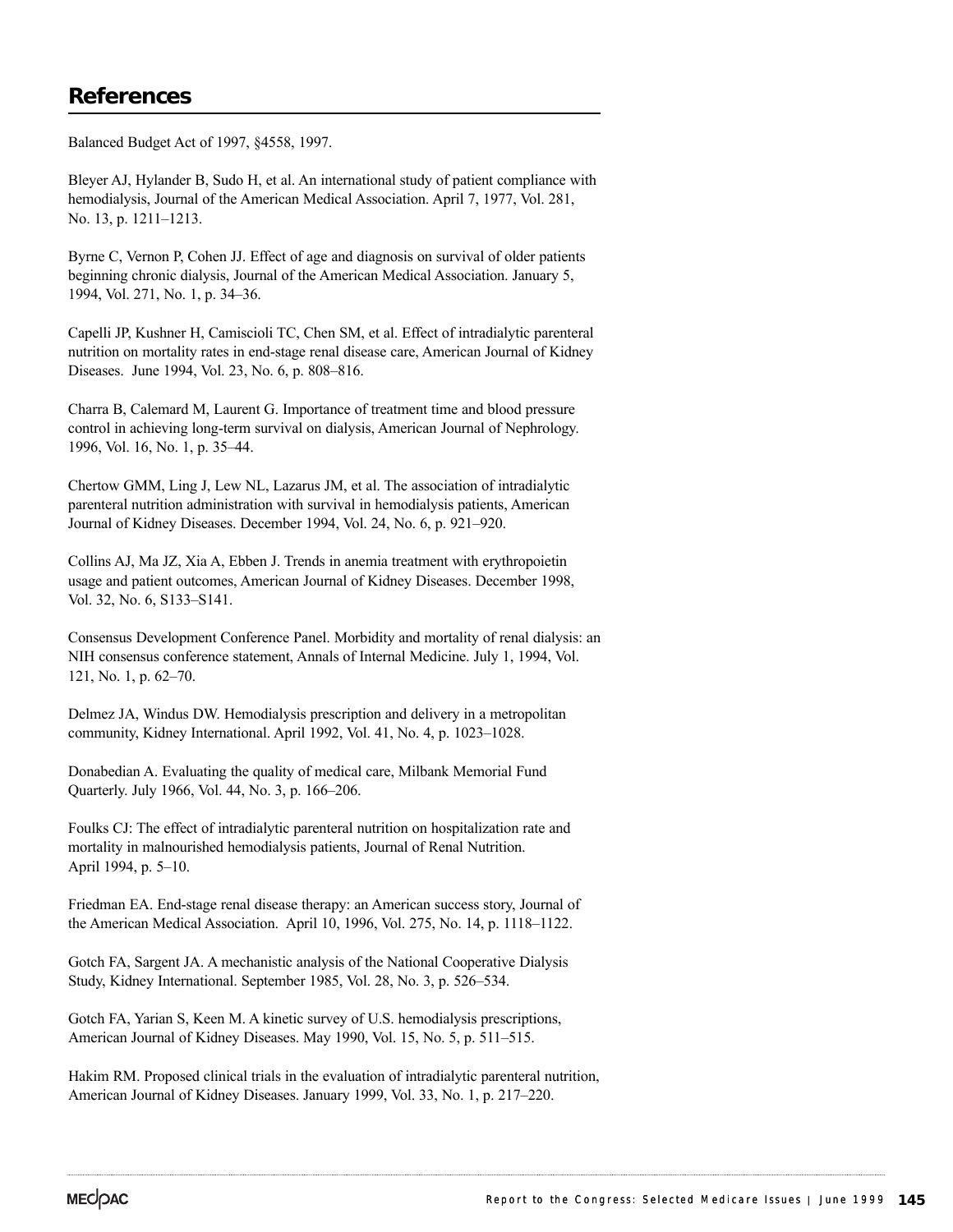Hakim RM, Held PJ, Stannard DC, et al. Effect of the dialysis membrane on mortality of chronic hemodialysis patients, Kidney International. August 1996, Vol. 50, No. 2, p. 566–570.

Health Care Financing Administration. Comparison of demographic and selected intermediate outcome measures for health maintenance organization (HMO) and fee-forservice (FFS) adult in-center hemodialysis patients. Supplemental report #1. Baltimore (MD), HCFA. February 1999a.

Health Care Financing Administration. Coverage issues manual, available at http://www.hcfa.gov/pubforms/pub6/pub6yoc.htm. February 1999b.

Health Care Financing Administration. Statistical supplement, Health Care Financing Review. 1998a.

Health Care Financing Administration. Highlights from the 1998 ESRD core indicators project. Baltimore (MD), HCFA. September 1998b.

Health Care Financing Administration. 1997 annual report. ESRD core indicators project. Baltimore (MD), HCFA. December 1997.

Health Care Financing Administration. 1994 ESRD core indicators project. Baltimore (MD), HCFA. December 1994.

Held PJ, Carroll CE, Liska DW, et al. Hemodialysis therapy in the United States: what is the dose and does it matter? American Journal of Kidney Diseases. December 24, 1994, Vol. 24, No. 6, p. 974–980.

Held PJ, Levin NW, Bovbjerg RR, et al. Mortality and duration of hemodialysis treatment, Journal of the American Medical Association. February 20, 1991, Vol. 265, No. 6, p. 871–875.

Held PJ, Garcia JR, Pauly MV, et al. Price of dialysis, unit staffing, and length of dialysis treatment, American Journal of Kidney Diseases. May 1990, Vol. 15, No. 5, p. 441–450.

Hirth RA, Held PJ, Orzol SM, et al. Practice patterns, case mix, Medicare payment policy, and dialysis facility costs, Health Services Research. February 1999, Vol. 33, No. 6, p. 1567–1592.

Hornberger JC, Garber AM, Jeffery JR. Mortality, hospital admissions, and medical costs of end-stage renal disease in the United States and Manitoba, Canada, Medical Care. July 1997, Vol. 35, No. 7, p. 686–700.

Ifudu O. Care of patients undergoing hemodialysis, The New England Journal of Medicine. October 8, 1998, Vol. 339, No. 15, p. 1054–1062.

Ifudu O, Feldman J, Friedman EA. The intensity of hemodialysis and the response to erythropoietin in patients with end-stage renal disease, The New England Journal of Medicine. February 15, 1996, Vol. 334, No. 7, p. 420–425.

Institute of Medicine. Kidney failure and the federal government. Washington (DC), National Academy Press. 1991.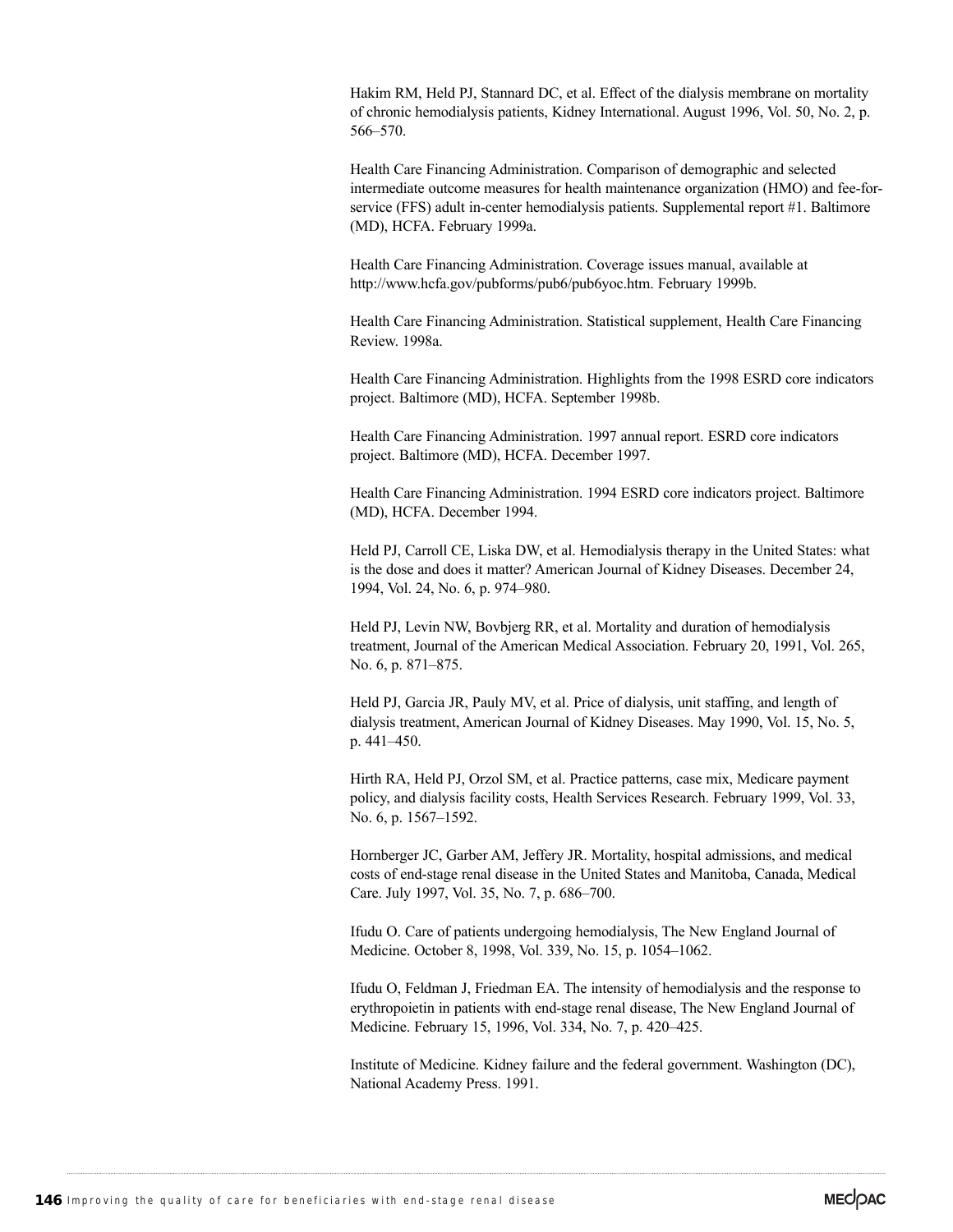Kjellstrand CM, Ing T. Daily hemodialysis: history and revival of a superior dialysis method, American Society for Artificial Internal Organs Journal. May–June 1998a, Vol. 44, No. 3, p. 117–122.

Kjellstrand CM, Ting, G. Daily hemodialysis: dialysis for the next century, Advances in Renal Replacement Therapy. October 1998b, Vol. 5, No. 4, p. 267–274.

Knerr AM, Schutt-Aine RR. IDPN: a therapy caught up in Medicare regulations, Contemporary Dialysis and Nephrology. July 1991, Vol. 12, No. 7, p. 31–33.

Kopple JD. Therapeutic approaches to malnutrition in chronic dialysis patients: the different modalities of nutritional support, American Journal of Kidney Diseases. January 1999, Vol. 33, No. 1, p. 180–185.

Laird NM, Berkey CS, Lowrie EG. Modeling success or failure of dialysis therapy: the National Cooperative Dialysis Study, Kidney International. April 1983, Vol. 13, p. S101–S106.

Lowrie EG, Lew NL. Death risk in hemodialysis patients: the predictive value of commonly measured variables and an evaluation of death rate differences between facilities, American Journal of Kidney Diseases. May 1990, Vol. 15, No. 5, p. 458–482.

Marcelli D, Stannard D, Conte F, et al. ESRD patient mortality with adjustment for comorbid conditions in Lombardy (Italy) versus the United States, Kidney International. September 1996, Vol. 50, No. 3, p. 1013–1018.

McCann LR. Overview of revised Medicare guidelines for intradialytic parenteral nutrition, Journal of Renal Nutrition. April 1994, p. 37–38.

Medicare Payment Advisory Commission. Report to the Congress: Medicare payment policy. Washington (DC), MedPAC. March 1999.

National Kidney Foundation. Dialysis outcomes quality initiative, clinical practice guidelines. New York, NKF. 1997.

Nissenson AR, Rettig RA. Medicare's end-stage renal disease program: current status and future prospects, Health Affairs. January/February 1999, Vol. 18, No. 1, p. 161–179.

Pastan S, Bailey J. Dialysis therapy, The New England Journal of Medicine. May 14, 1998, Vol. 338, No. 20, p. 1428–1437.

Renal Physicians Association. Clinical Practice Guideline Working Committee. Clinical practice guideline on adequacy of hemodialysis. Clinical practice guideline No. 1. Dubuque (IA), Kendall Hunt Publishing. 1996.

Rubin HR, Jenckes M, Fink NE, et al. Patient's view of dialysis care: development of a taxonomy and rating of importance of different aspects of care. CHOICE study. Choices for Healthy Outcomes in Caring for ESRD, American Journal of Kidney Diseases. December 1997, Vol. 30, No. 6, p. 793–801.

Sargent JA. Shortfalls in the delivery of dialysis, American Journal of Kidney Diseases. May 1990, Vol. 15, No. 5, p. 500–510.